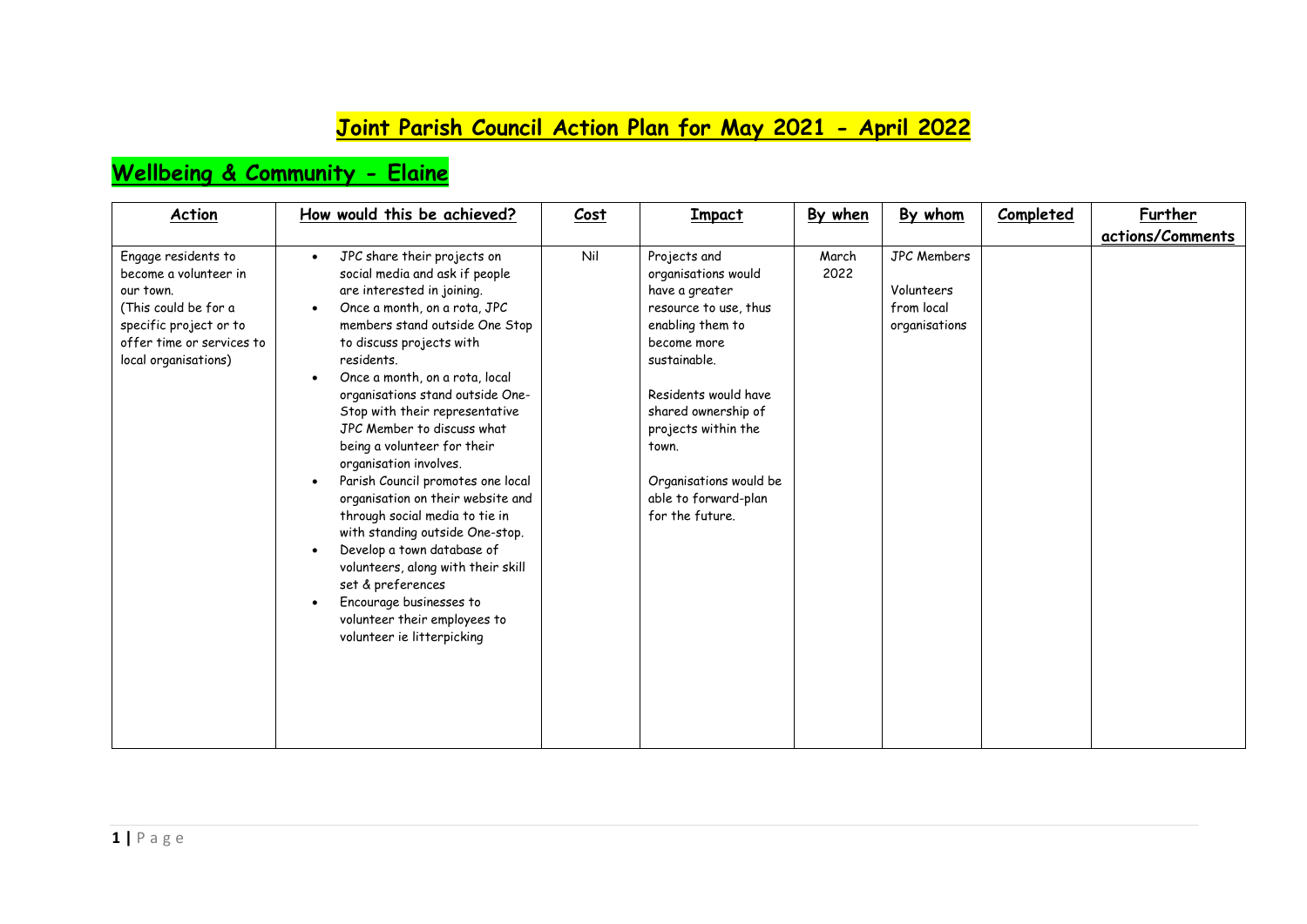| Work in partnership with<br>local organisations to<br>ensure they are<br>sustainable and<br>efficient.                                                                | Have a Parish Council representative join<br>each organisation<br><b>Organisations:</b><br>1. The Hub - Elaine<br>2. HWMT - Kate<br>3. Guildhall - Wendy/Angela/Julie<br>4. Henley in Bloom - Elaine<br>5. Memorial Hall - Marijana<br>6. Library - Elaine<br>7. Heritage Centre - Wendy/Angela/Julie<br>8. SCAN - Ray<br>9. Evergreens - Gig<br>10. Neighbourhood Watch - Elaine<br>11. Memory Lane - Church - Jacqui and<br>Kate<br>12. Christmas Lights - Elaine<br>13. Scouts, Beavers, Cubs - Elaine<br>14. W.I - Elaine<br>15. Henley British Legion - Gig and Kate | <b>NIL</b> | Parish Council has a<br>greater understanding<br>of how each<br>organisation works and<br>what each is trying to<br>achieve.<br>Parish Council can then<br>see how they can<br>support each<br>organisation.<br>The organisations feel<br>supported by the<br>Parish Council. | September<br>2021 | <b>JPC Members</b><br><b>Volunteers</b><br>from local<br>organisations | Most<br>organisations<br>have met with<br>their JPC reps<br>and know who<br>to contact for<br>further support<br>- see report on<br>website. | To organise meetings<br>and report back on:<br><b>HWMT - Kate</b><br><b>Memorial Hall -</b><br>Marijana<br>Henley British Legion -<br>Kate and Gig<br>Evergreens - Gig<br><b>SCAN - Ray</b><br><b>Guildhall and Heritage</b><br>Centre -<br>Wendy/Angela/Julie |
|-----------------------------------------------------------------------------------------------------------------------------------------------------------------------|---------------------------------------------------------------------------------------------------------------------------------------------------------------------------------------------------------------------------------------------------------------------------------------------------------------------------------------------------------------------------------------------------------------------------------------------------------------------------------------------------------------------------------------------------------------------------|------------|-------------------------------------------------------------------------------------------------------------------------------------------------------------------------------------------------------------------------------------------------------------------------------|-------------------|------------------------------------------------------------------------|----------------------------------------------------------------------------------------------------------------------------------------------|----------------------------------------------------------------------------------------------------------------------------------------------------------------------------------------------------------------------------------------------------------------|
| Engage with the young<br>people in town for them<br>to share what projects<br>they are working on in<br>their setting and how we<br>as a council can support<br>them. | Clerk liaises with local schools and The<br>Hub to invite them to attend meetings<br>every 3 months to share their current<br>projects.                                                                                                                                                                                                                                                                                                                                                                                                                                   | Nil        | Young people will be<br>more engaged with<br>their local council.<br>JPC will have a greater<br>understanding of what<br>young people need in<br>the town.<br>Young people get an<br>opportunity to see how<br>their Local Government<br>works.                               | March<br>2022     | Elaine and<br>Ray                                                      |                                                                                                                                              |                                                                                                                                                                                                                                                                |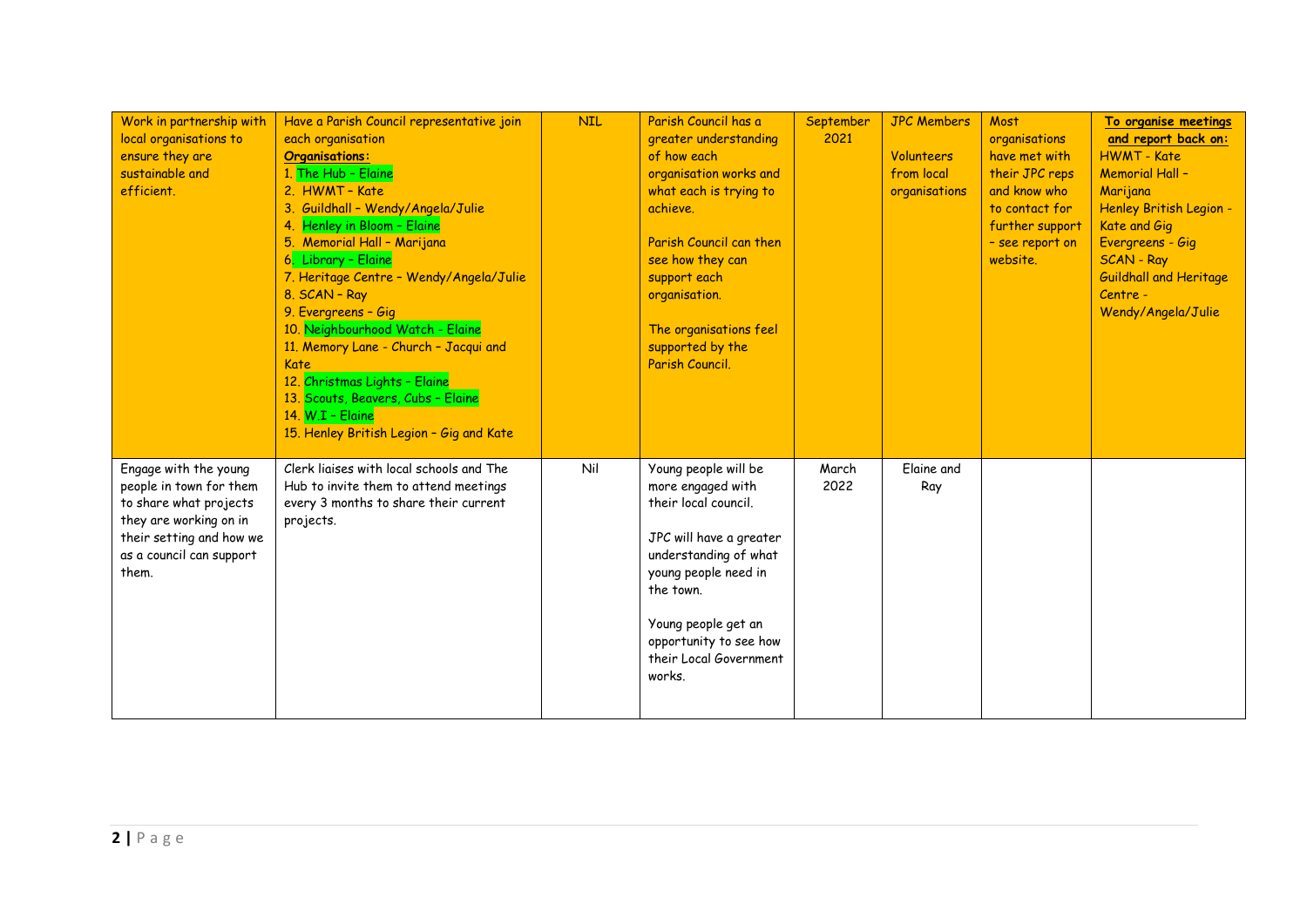| Foster community<br>wellbeing of residents in<br>all different age groups.              | 1.<br>2.<br>3 <sub>1</sub><br>5.<br>6. | Put Wellbeing on the agenda<br>once a month and ask residents<br>to voice their opinions about<br>what wellbeing in the community<br>means to them.<br>Put a GOOGLE FORM survey out<br>on Social Media to find residents<br>opinions about what wellbeing in<br>the community means to them.<br>Ray/Elaine to visit SCAN<br>meetings to find opinions and<br>ideas from members of SCAN.<br>4. Organise Mental Health First<br>Aid Training for organisations<br>that want it - JPC to fund<br>through Grants<br>Elaine to feedback to agencies<br>through Henley Local Network<br>Group.<br>Elaine to work with Narges,<br>Henley Social Prescriber, to look<br>for opportunities to develop<br>activities in Henley. | Nil         | Residents will have a<br>greater say in how<br>their wellbeing can be<br>improved through town<br>facilities/organisations<br>/activities.<br>Residents will have<br>access to Mental<br>Health First Aid<br>Training to be able to<br>respond better to<br>needs within the<br>community. | April<br>2022    | Elaine and<br>Ray                  |                                                                                                              |
|-----------------------------------------------------------------------------------------|----------------------------------------|------------------------------------------------------------------------------------------------------------------------------------------------------------------------------------------------------------------------------------------------------------------------------------------------------------------------------------------------------------------------------------------------------------------------------------------------------------------------------------------------------------------------------------------------------------------------------------------------------------------------------------------------------------------------------------------------------------------------|-------------|--------------------------------------------------------------------------------------------------------------------------------------------------------------------------------------------------------------------------------------------------------------------------------------------|------------------|------------------------------------|--------------------------------------------------------------------------------------------------------------|
| 'Happy to Chat' bench to<br>be installed and<br>promoted to combat<br><b>loneliness</b> |                                        | Local contractor to install bench in agreed<br>position on Riverlands                                                                                                                                                                                                                                                                                                                                                                                                                                                                                                                                                                                                                                                  | Nil         | Local community has a<br>place to chat to people<br>to help combat<br>loneliness.                                                                                                                                                                                                          | November<br>2021 | <b>Elaine and</b><br>Ray           | October 2021 - Quotes<br>given - MB tasked with<br>choosing a suitable<br>bench - report back in<br>November |
| Town Charity Day 2022                                                                   | assistance.                            | Discuss with all charities associated with<br>Henley to launch an annual fundraising day.<br>This will be JPC-led for organisation and                                                                                                                                                                                                                                                                                                                                                                                                                                                                                                                                                                                 | Approx £500 | Uniting the town and<br>the community and<br>town for a large unified<br>event across all<br>stakeholders and<br>private enterprise                                                                                                                                                        | March<br>2022    | <b>Elaine and</b><br><b>Kate R</b> | Due to low numbers of<br>councillors, this is not<br>longer viable.                                          |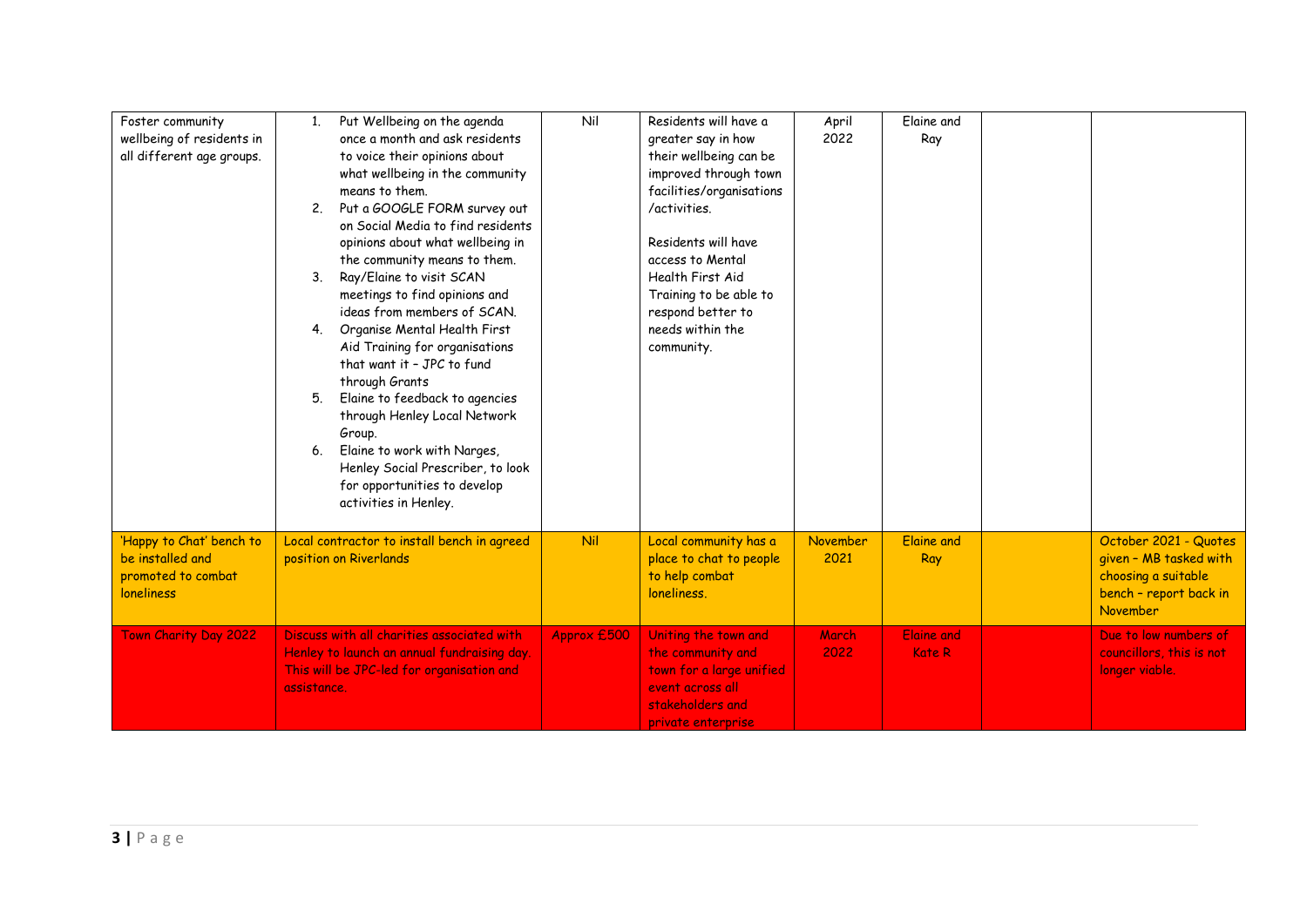## **Business and Tourism – Wendy, Julie and Angela**

| <b>Action</b>                                                                   | How would this be achieved?                                                                                                                                      | Cost                             | <b>Impact</b>                                                                                                                    | By when                     | By whom                  | Completed | Further<br>actions/Comments |
|---------------------------------------------------------------------------------|------------------------------------------------------------------------------------------------------------------------------------------------------------------|----------------------------------|----------------------------------------------------------------------------------------------------------------------------------|-----------------------------|--------------------------|-----------|-----------------------------|
| Develop and grow the<br>'Visit Henley in Arden'<br>Facebook page.               | Advertise it on Social Media sites already<br>linked to the town.<br>Advertise it through business pages linked<br>to the town.<br>Link it through Town website. | <b>NIL</b>                       | More people would see<br>Henley as a destination<br>and this would increase<br>footfall into town.<br>(166 followers - 1.8.21)   | Ongoing<br>over the<br>year | All on this<br>committee |           |                             |
| Develop and grow<br>following for 'Visit<br>Henley in Arden'<br>Instagram page. | Advertise it on Instagram already linked<br>to the town.<br>Advertise it through business pages linked<br>to the town.<br>Link it through Town website.          | <b>NIL</b>                       | More people would see<br>Henley as a destination<br>and this would increase<br>footfall into town.<br>$(120$ followers - 1.8.21) | Ongoing<br>over the<br>year | All on this<br>committee |           |                             |
| Continue to maintain and<br>improve new Henley in<br>Arden Website.             | Advertise it on Social Media sites already<br>linked to the town.<br>Advertise it through business pages linked<br>to the town.                                  | 5555                             | More people would see<br>Henley as a destination<br>and this would increase<br>footfall into town.                               | Ongoing<br>over the<br>year | Kate R.                  |           |                             |
| Build meaningful<br>relationships with High<br>Street businesses.               | Business network Meetings<br>Informal meetings with businesses<br>Questionnaires to businesses<br>Shop Local campaign                                            | Cost of<br>leaflets -<br>£410.00 | Businesses would feel<br>supported in the town.<br>Businesses would work<br>together to make<br>Henley a destination<br>town.    | Ongoing<br>over the<br>year | All on this<br>committee |           |                             |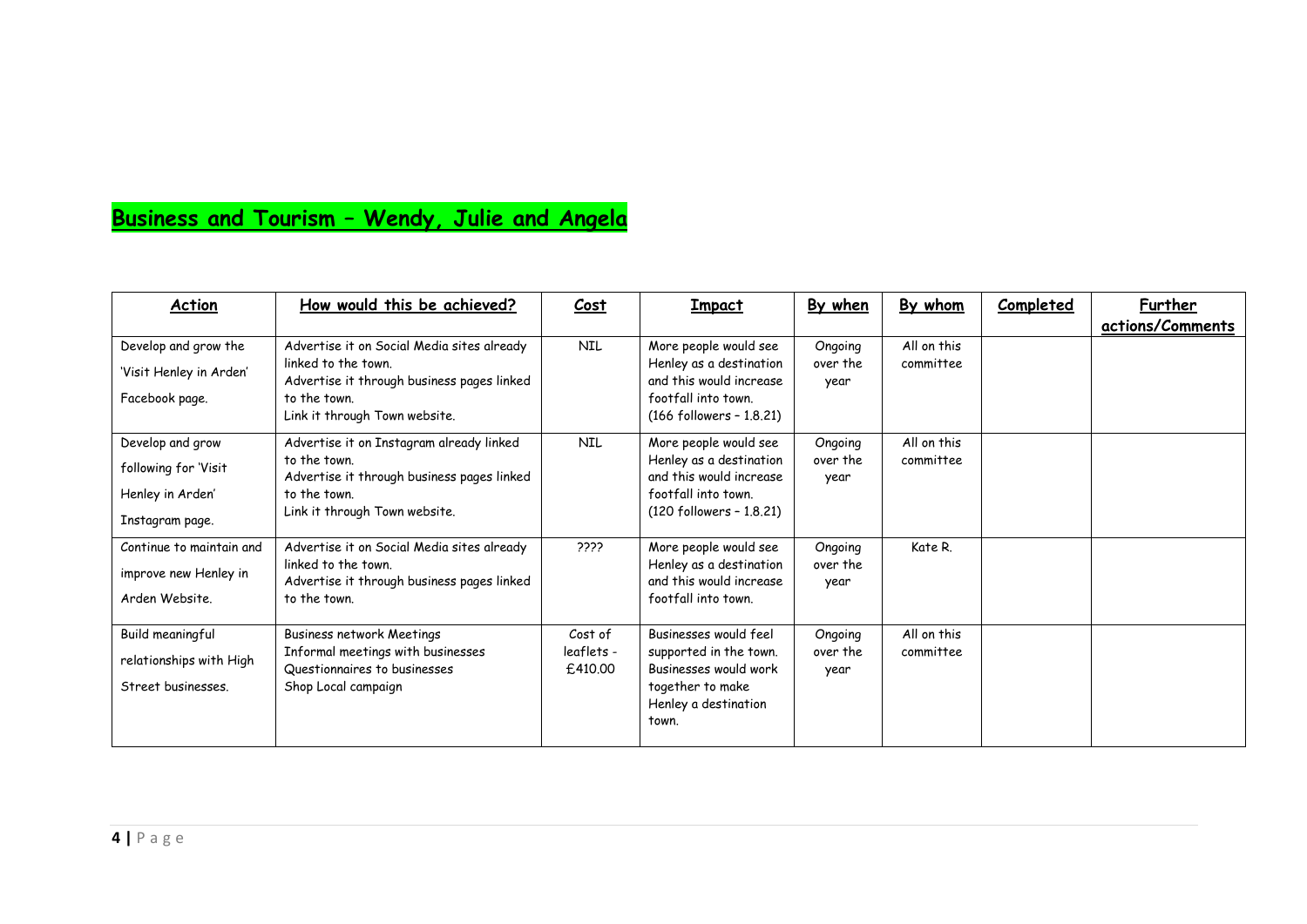| Continue to develop and<br>promote "Shop & Eat<br>Local campaign with local<br>businesses.                                                                         | Advertise it through social media.<br>Use the Town website to advertise local<br>businesses.<br>Use the leaflet to advertise the SHOP<br>LOCAL campaign.                                                           | Cost of<br>leaflets -<br>£410.00 | Businesses would feel<br>supported in the town.<br>Businesses would work<br>together to make<br>Henley a destination<br>town.                                                                                                | Ongoing<br>over the<br>year | All on this<br>committee |  |
|--------------------------------------------------------------------------------------------------------------------------------------------------------------------|--------------------------------------------------------------------------------------------------------------------------------------------------------------------------------------------------------------------|----------------------------------|------------------------------------------------------------------------------------------------------------------------------------------------------------------------------------------------------------------------------|-----------------------------|--------------------------|--|
| Explore grant<br>opportunities to promote<br>tourism.                                                                                                              | Find grant opportunities that can be used<br>for a wide range of activities, focused on<br>increasing footfall to the town.                                                                                        | <b>NIL</b>                       | More people would see<br>Henley as a destination<br>and this would increase<br>footfall into town.                                                                                                                           | Ongoing<br>over the<br>year | ذذذذ                     |  |
| Work alongside other<br>organisations in town<br>(including the Guildhall<br>Trust and the Court<br>Leet) to find ways in<br>which to promote the<br>town further. | Look at opportunities for collaborative<br>working on projects and events.<br>Have a calendar of events over the year<br>promoting a monthly event (where possible<br>in collaboration with another organisation.) | <b>NIL</b>                       | More people would see<br>Henley as a destination<br>and this would increase<br>footfall into town.<br>Businesses would see<br>increased footfall.<br>Events would benefit<br>the community to be<br>part of a thriving town. | Ongoing<br>over the<br>year | 22222                    |  |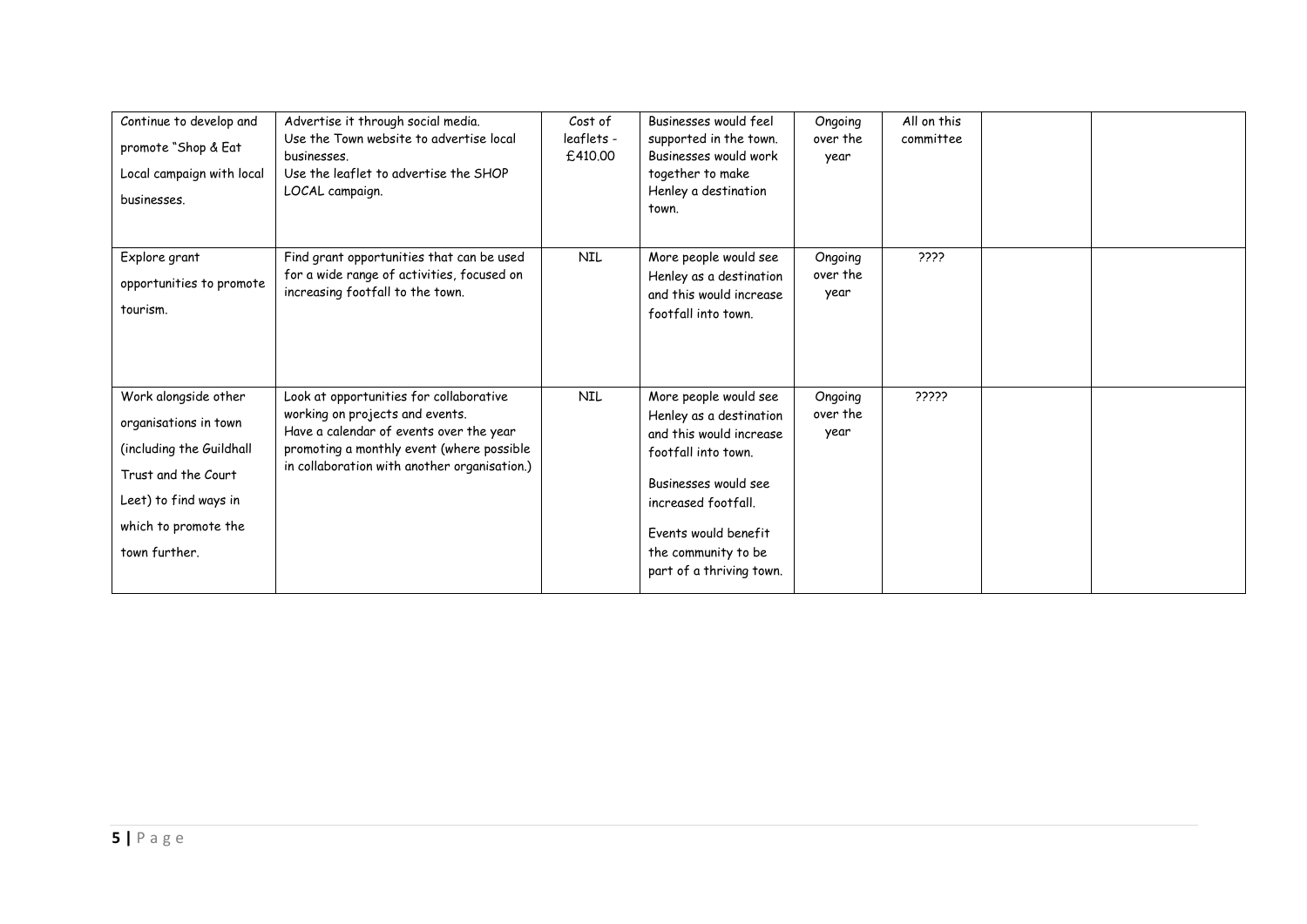| Work with the Heritage<br>Centre Trustees to<br>develop a job description<br>& possibility for<br>potential Town Historian<br>to expand and develop<br>footfall and economic | Write a job description for the town<br>historian laying out duties and hours.<br>Agree with the Heritage Centre Trustees<br>how this job should be advertised and the<br>best way for the job to work.<br>Work with the Trustees on a plan to<br>finance the position so it remains<br>sustainable.<br>Explore the opportunity of a grant funded | <b>NIL</b>                        | Having a local historian<br>on site at The Heritage<br>centre and town events<br>will ensure visitors<br>have a good knowledge<br>of the town's history.<br>Have a dedicated<br>person to explore<br>tourism growth | Ongoing<br>over the<br>year | 5555                            |  |
|------------------------------------------------------------------------------------------------------------------------------------------------------------------------------|---------------------------------------------------------------------------------------------------------------------------------------------------------------------------------------------------------------------------------------------------------------------------------------------------------------------------------------------------|-----------------------------------|---------------------------------------------------------------------------------------------------------------------------------------------------------------------------------------------------------------------|-----------------------------|---------------------------------|--|
| growth via targeted<br>tourism project.                                                                                                                                      | tourism officer to be based at the<br>Heritage Centre alongside the Town<br>Historian.                                                                                                                                                                                                                                                            |                                   | opportunities and<br>managed tour operator<br>footfall into the town                                                                                                                                                |                             |                                 |  |
| Explore opportunities to<br>form a regular Town<br>Farmers Market and a<br>regular Town Market.                                                                              | Work in collaboration with other stake<br>holders to find a suitable location and time<br>for a Farmers market initially and then<br>work towards a regular Town market.                                                                                                                                                                          | NO MORE<br><b>THAN</b><br>£10,000 | Re-establish Henley as<br>a market town - this<br>will encourage further<br>footfall and also<br>benefit residents.                                                                                                 | Spring<br>2022              | 2222                            |  |
| Continue to improve town<br>signage.                                                                                                                                         | Pinpoint locations that need new signage<br>around town.                                                                                                                                                                                                                                                                                          | £2000                             | Town has good signage<br>for the residents and<br>visiting tourists.                                                                                                                                                | Ongoing                     | Wendy                           |  |
| Continue to work with<br>West Midlands Rail to<br>promote visitors via train                                                                                                 | Regular meetings with West Midlands Rail<br>to ensure Henley remains part of their<br>larger plans for the area.                                                                                                                                                                                                                                  | <b>NIL</b>                        | Henley has good train<br>links with Stratford<br>and Birmingham to<br>ensure visitors have a<br>range of ways in which<br>to travel to the town.                                                                    | Ongoing                     | Friends of<br>Henley<br>Railway |  |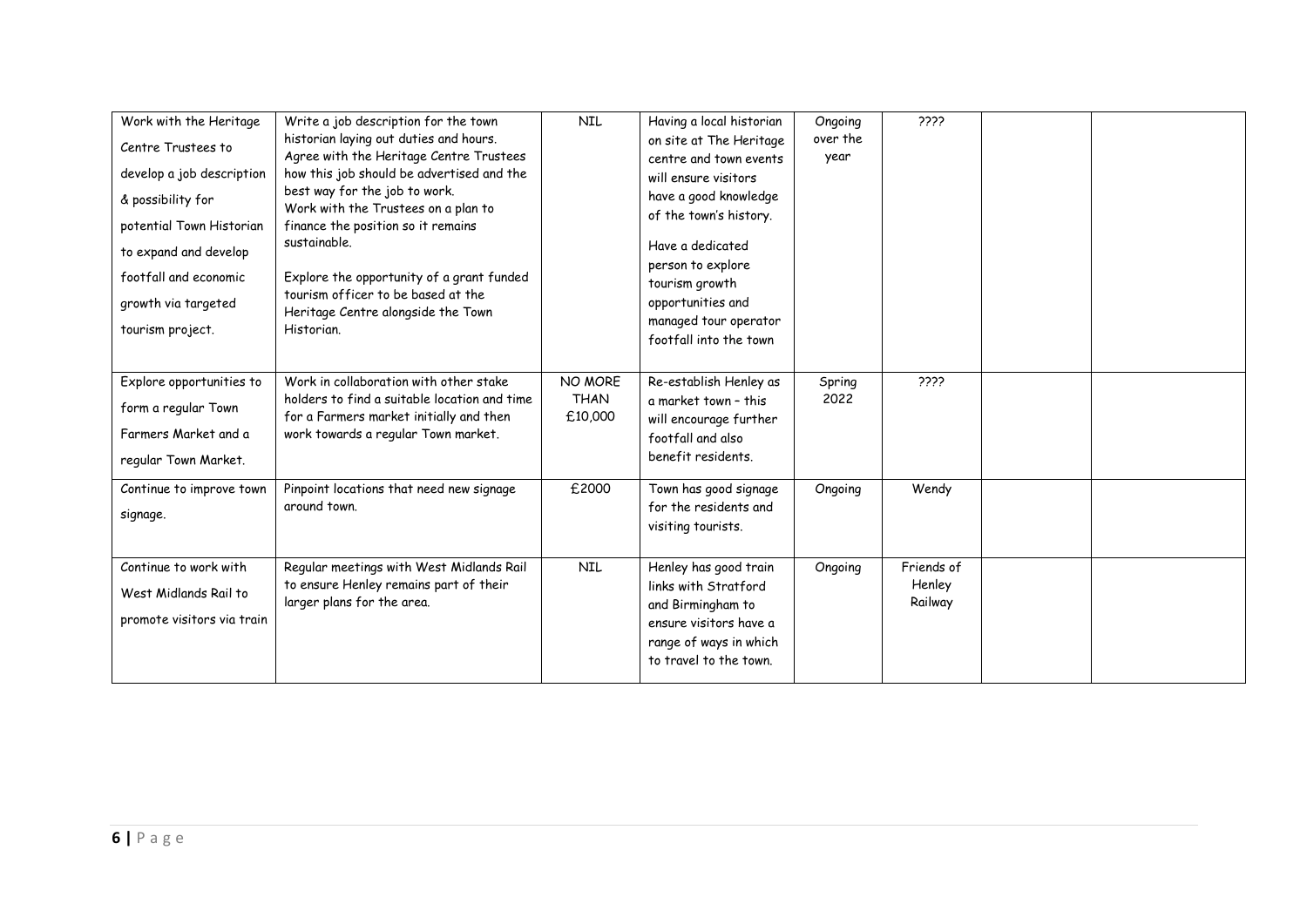## **Speed Awareness – Elaine in liasion with John Clarke**

| <b>Action</b>                                                                                                    | How would this be achieved?                                                                                       | Cost       | Impact                                                                                                        | By when           | By whom | Completed         | Further<br>actions/Comments                                 |
|------------------------------------------------------------------------------------------------------------------|-------------------------------------------------------------------------------------------------------------------|------------|---------------------------------------------------------------------------------------------------------------|-------------------|---------|-------------------|-------------------------------------------------------------|
| Recruit CSW and CC<br>Volunteers                                                                                 | Post on Social Media.                                                                                             | <b>NIL</b> | Trained volunteers to<br>manage the schemes.                                                                  | <b>ASAP</b>       | JC/KE   | <b>July 2021</b>  | Volunteers recruited<br>and a working party<br>established. |
| Obtain community speed<br>stickers                                                                               | In conjunction with WCC then advertised<br>in Henley Focus and social media                                       | <b>NIL</b> | Residents were more<br>aware of the scheme.                                                                   | <b>ASAP</b>       | JC/KE   | September<br>2021 | Stickers and posters<br>given out and<br>distributed.       |
| Access to WCC<br>Community packs and<br>distribute to residents                                                  | Agree who these would be distributed to -<br>delivery by Councillors                                              | <b>NIL</b> | Residents were aware<br>of schemes in the area                                                                | <b>ASAP</b>       | JC/KE   |                   |                                                             |
| Become part of the<br>'Community Safe and<br>Active Travel'                                                      | JC to liaise with Rachael O'Connor - Newly<br>appointed to WCC                                                    | <b>NIL</b> | Residents were aware<br>of the scheme.                                                                        | September<br>2021 | JC      |                   |                                                             |
| Understand how to<br>access County Council<br>pots of money for<br>funding around speeding<br><i>initiatives</i> | JC in dialogue with John Horner (WCC)<br>and others to understand what funding is<br>available and how to access. | <b>NIL</b> | Henley ensures<br>speeding awareness is a<br>priority for higher<br>authorities.                              | September<br>2021 | JC      |                   |                                                             |
| Fnsure links between<br>NDP and LTP are in<br>place.                                                             | JC to liaise with NDP Working Party.                                                                              | <b>NIL</b> | The NDP reflects the<br>work being done in<br>Henley around speed<br>awareness.                               | September<br>2021 | JC      |                   |                                                             |
| Ensure Henley is on the<br>WCC Priority Radar.                                                                   | Liaise with WW to make a stronger case<br>for the road between Henley and Wooten<br>to WCC                        | <b>NIL</b> | Henley remains a<br>priority area for<br>discussion and funding.                                              | Ongoing           | JC      |                   | Ongoing.                                                    |
| Ensure Welcome signs to<br>Henley incorporate the<br>speeding message.                                           | Work with AO to ensure this is reflected<br>on the signage or can be added to the<br>signage.                     | £2000      | The signage into<br>Henley and around<br>Henley reflects the<br>importance of<br>maintaining a safe<br>speed. | <b>ASAP</b>       | JC      |                   |                                                             |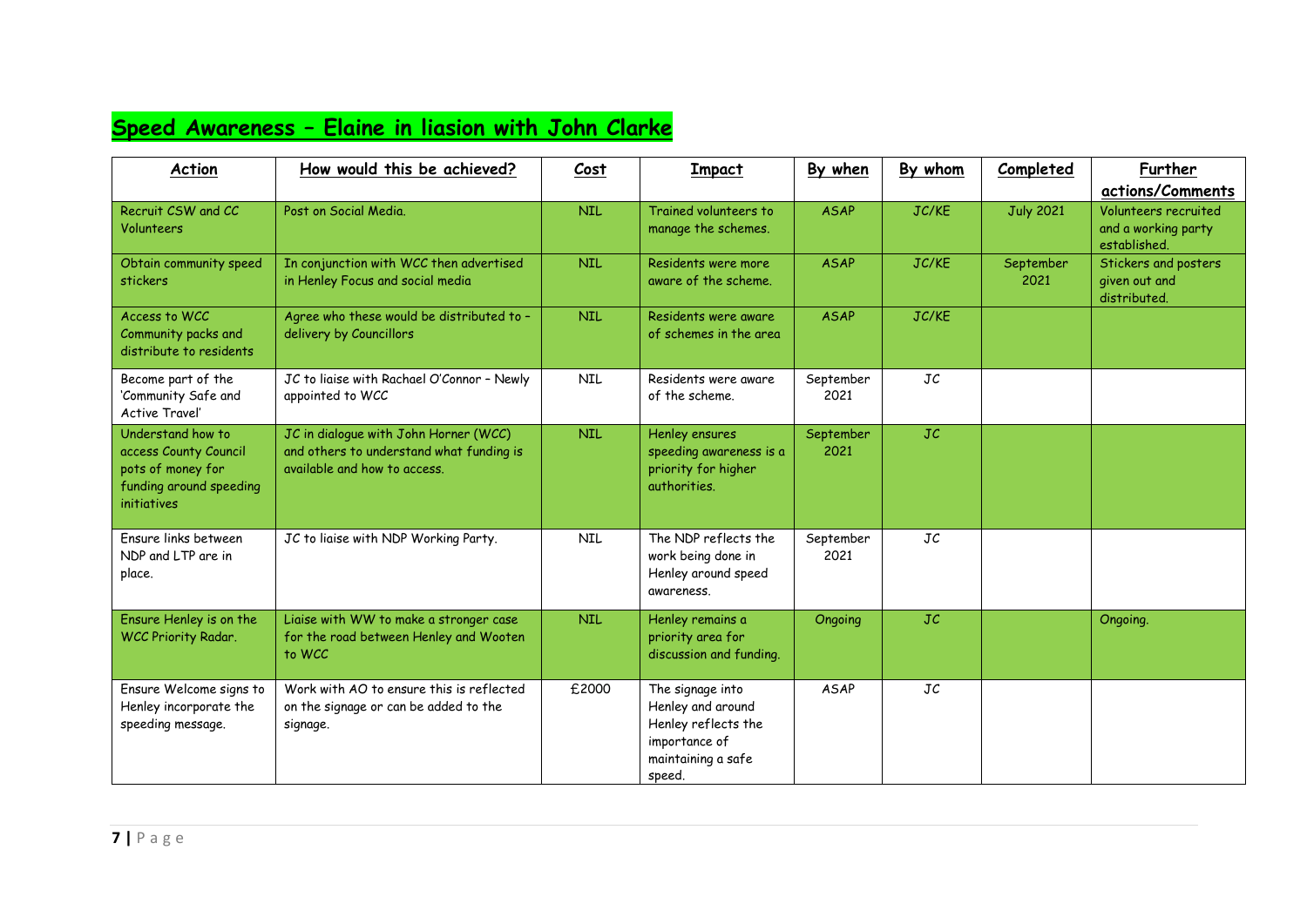| Continue to ligise with | Ensure meetings are regular and        | <b>NIL</b> | Henlev remains a        | Ongoing | JC | Ongoing |
|-------------------------|----------------------------------------|------------|-------------------------|---------|----|---------|
| WCC around speeding     | documented to ensure progress is made. |            | priority area for       |         |    |         |
| issues within Henley.   |                                        |            | discussion and funding. |         |    |         |
|                         |                                        |            |                         |         |    |         |

# **Parking Facilities – All JPC**

| Action                                                                                                                                                                      | How would this be achieved?                                                                                 | Cost          | <b>Impact</b>                                                                                              | By when                          | By whom   | Completed         | Further<br>actions/Comments                                                                                                                                               |
|-----------------------------------------------------------------------------------------------------------------------------------------------------------------------------|-------------------------------------------------------------------------------------------------------------|---------------|------------------------------------------------------------------------------------------------------------|----------------------------------|-----------|-------------------|---------------------------------------------------------------------------------------------------------------------------------------------------------------------------|
| On September agenda,<br>ask Councillors to agree<br>a cost to employ the<br>services of Peter Lowe<br>(parking consultant) to<br>formulate a cohesive<br>plan for the town. | Give costings for this piece of work and<br>outline a schedule of events.                                   | £5000         | A cohesive plan for<br>parking in the town will<br>be implemented.                                         | September<br>2021                | EF.       | September<br>2021 | Payment can be made<br>via Clerk's delegated<br>duties.                                                                                                                   |
| Meet with stakeholders<br>of car parking in town<br>and Peter Lowe to see<br>how all parties can work<br>together.                                                          | Arrange a meeting in October to lay down<br>initial thoughts                                                | Peter's costs | A cohesive plan for<br>parking in the town will<br>be implemented.                                         | October<br>2021                  | EF        | September<br>2021 | Initial meeting with<br>Clerk and Chair to<br>begin to outline plans -<br>16.9.21 - Report back<br>to full council in<br>October meeting.<br>EGM proposed for<br>15.11.21 |
| Share initial plan with<br>Councillors and residents<br>and Businesses at an<br>EGM in November.                                                                            | Set an EGM with one agenda item of car<br>parks.                                                            | Peter's costs | A cohesive plan for<br>parking in the town will<br>be implemented.                                         | November<br>2021                 | <b>FF</b> |                   | <b>EGM Meeting on</b><br>$15.11.21 -$ ideas in<br>meeting put forward to<br>the next meeting in<br>January 2022.                                                          |
| Send out initial plan to<br>all residents and<br>businesses in town for<br>consultation.                                                                                    | Via Google Forms on social media and drop<br>to every household and business in Henley<br>via Henley Focus. | Henley Focus  | All stakeholders will<br>have been given the<br>opportunity to give<br>their opinions on the<br>proposals. | After EGM<br>in February<br>2022 | FF        |                   |                                                                                                                                                                           |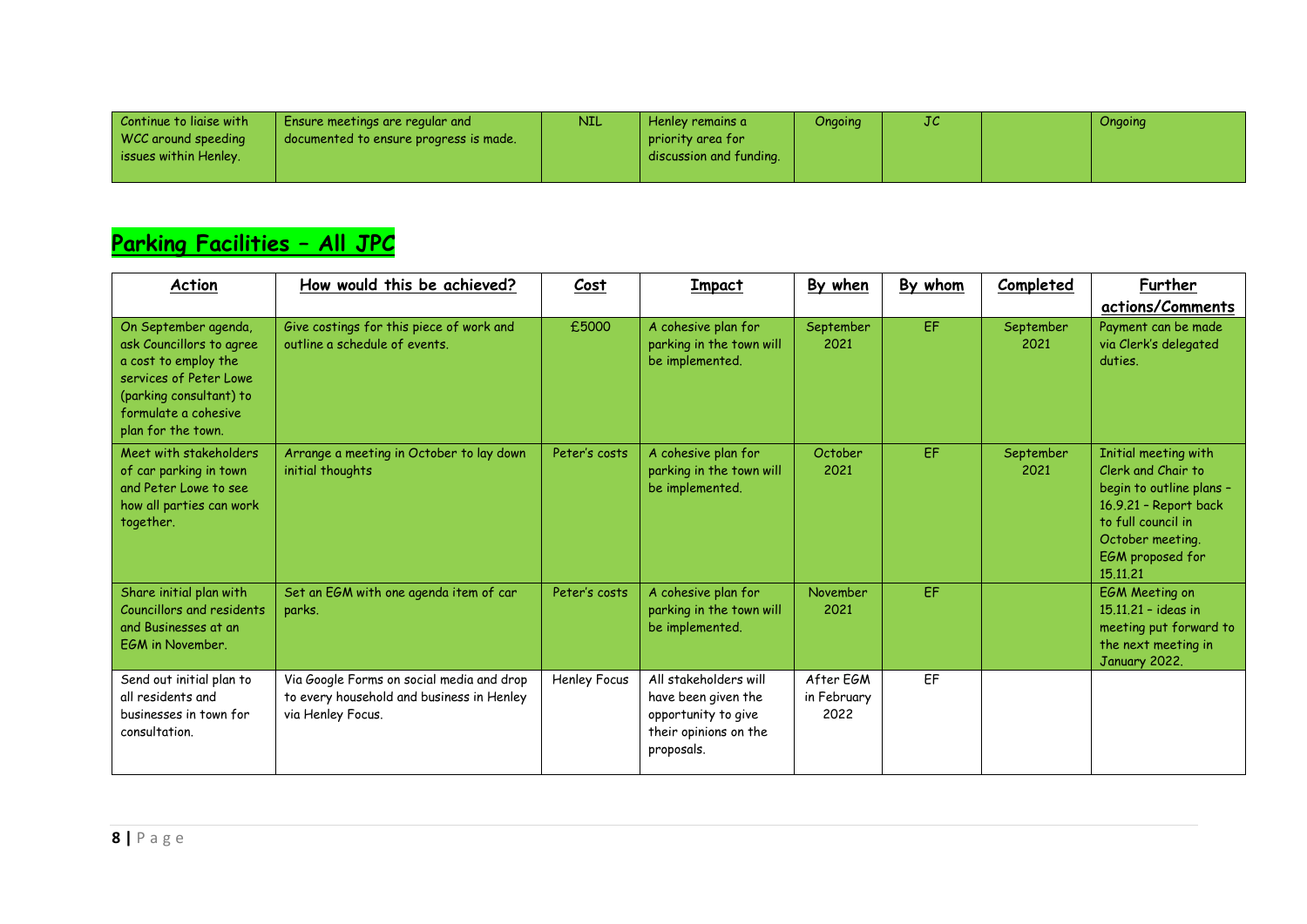| Amend plans as          | Set an EGM with one agenda item of car | Peter's costs | A cohesive plan for      | March | ΕF |  |
|-------------------------|----------------------------------------|---------------|--------------------------|-------|----|--|
| necessary following the | parks.                                 |               | parking in the town will | 2022  |    |  |
| feedback and set        | Formally agree the plan as a Council.  |               | be implemented.          |       |    |  |
| another EGM to discuss  |                                        |               |                          |       |    |  |
| changes.                |                                        |               |                          |       |    |  |

# **Emergency Planning including Flooding – Kate E**

| Action                                                                                                | How would this be achieved?                                                                                                                                                               | Cost       | Impact                                                                                                                                                                                 | By when         | By whom                     | Completed         | Further<br>actions/Comments                                                                                                      |
|-------------------------------------------------------------------------------------------------------|-------------------------------------------------------------------------------------------------------------------------------------------------------------------------------------------|------------|----------------------------------------------------------------------------------------------------------------------------------------------------------------------------------------|-----------------|-----------------------------|-------------------|----------------------------------------------------------------------------------------------------------------------------------|
| Read Flood Report from<br>2007 to see how these<br>problems can be<br>rectified for the future.       | Read the report that was commissioned in<br>2007 after the flooding of Henley.                                                                                                            | <b>NIL</b> | Councillors will have a<br>greater understanding<br>of the reasons the<br>town flooded and will<br>be able to action some<br>points to reduce this<br>from happening in the<br>future. | August<br>2021  | EF RE KE<br>All Councillors | September<br>2021 | Report shared with all<br>Councillors.                                                                                           |
| Meet with WCC about<br>ongoing issues around<br>the back of the High<br>Street, towards Back<br>Lane. | Meet with WCC to put together actions of<br>jobs to be done to reduce flooding in this<br>area. (Area to be tarmaced and a camera<br>inspection of the drain are two possible<br>actions) | <b>NIL</b> | The water from the<br>High Street will have<br>somewhere to go more<br>effectively in a<br>significant downpour.                                                                       | August<br>2021  | EF RE KE                    | September<br>2021 | Initial meeting took<br>place on Friday 17.9.21<br>- WCC and FA to<br>report back findings<br>from questions asked.              |
| Advertise out the<br>FLOOD ALERT system<br>to residents and<br>businesses.                            | Use Social Media and Henley Focus to<br>advertise how to sign up to the Flood<br>Alerts.                                                                                                  | <b>NIL</b> | Residents and<br>businesses will have<br>prior warning to<br>possible significant<br>flooding events.                                                                                  | August<br>2021  | EF                          | August 2021       | This was advertised on<br>HM and JPC Face Book<br>sites and is going to<br>publication in<br>September issue of<br>Henley Focus. |
| Ensure there is a regular<br>check of drains across<br>town to stop debris from<br>accumulating.      | Establish Flood Wardens in each road<br>alongside Neighbourhood Watch to report<br>issues back to the JPC.<br>JPC then informs WCC of which drains to<br>clean.                           | NIL        | Reduce the risk of<br>drains overflowing<br>when there is a<br>significant downpour<br>which in turn reduces<br>the risk of flooding to<br>residents and<br>businesses.                | October<br>2021 | EF/KE                       |                   |                                                                                                                                  |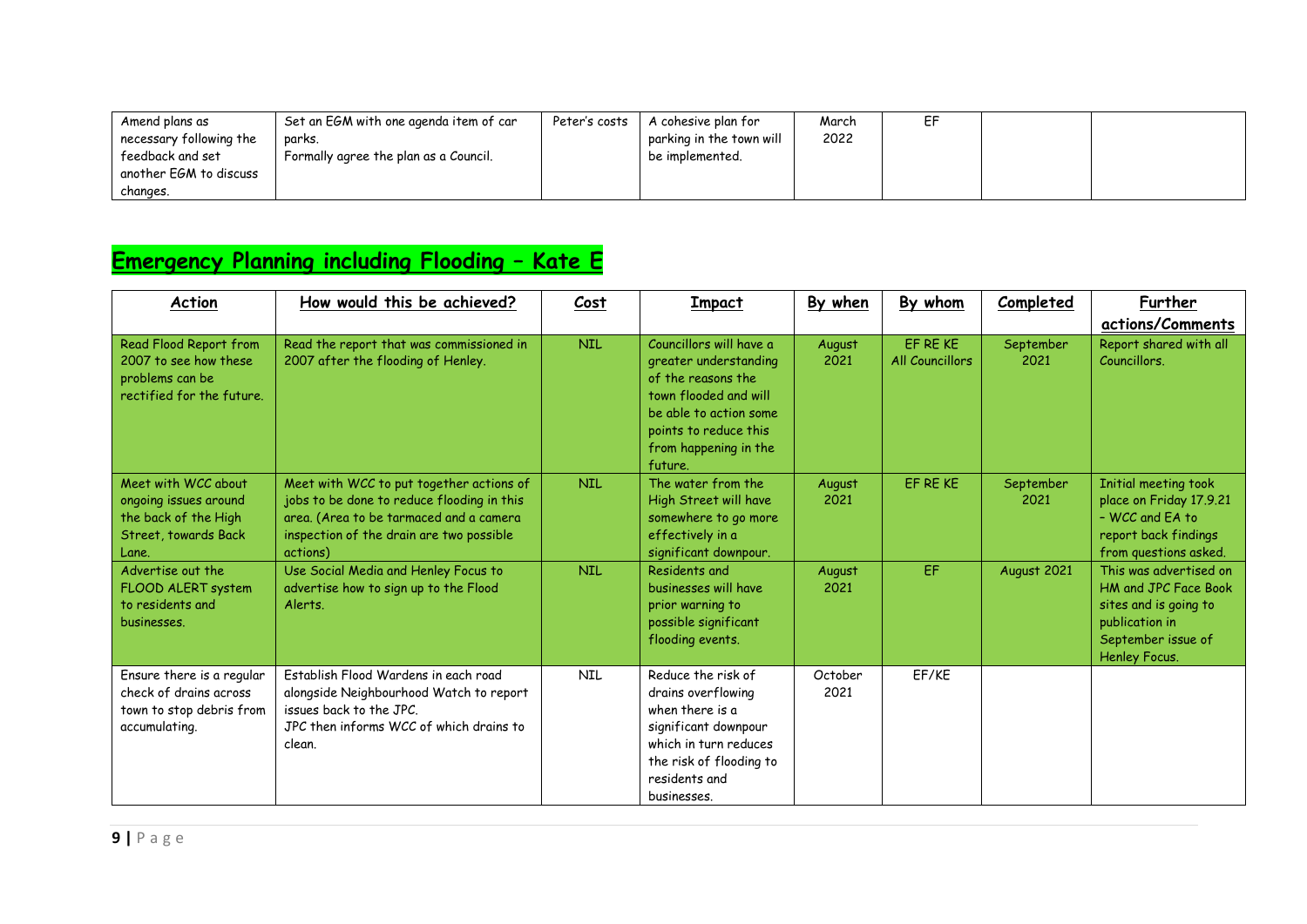| Ensure the sluice gate at<br>Wootten is open when<br>there is significant<br>downpour. | Regular contact with EA - this to form<br>part of the discussion on 17.9.21.                                                                                              | <b>NIL</b> | Reduce the risk of<br>flooding along the river<br>as water can go<br>downstream.                                       | September<br>2021 | EF/RE    | September<br>2021 | These issues have been<br>discussed with The<br><b>Environment Agency</b><br>and WCC so they are<br>aware of the<br>repercussions of this<br>happening again. |
|----------------------------------------------------------------------------------------|---------------------------------------------------------------------------------------------------------------------------------------------------------------------------|------------|------------------------------------------------------------------------------------------------------------------------|-------------------|----------|-------------------|---------------------------------------------------------------------------------------------------------------------------------------------------------------|
| Ensure the bridge at<br>Camp Lane is not clogged<br>by debris.                         | RE to check who is responsible for this.<br>KE to check the bridge monthly and report<br>back to RE to ligise with Environment<br>Agency?                                 | <b>NIL</b> | Reduce the risk of<br>flooding along the river<br>as water can go<br>downstream.                                       | September<br>2021 | RE/KE/EF |                   | These issues have been<br>discussed with The<br><b>Environment Agency</b><br>and WCC so they are<br>aware of the<br>repercussions of this<br>happening again. |
| Rewrite the Emergency<br>Plan which includes<br>flooding.                              | Update the current plan to reflect<br>current practice and publish on website/on<br>social media/ in Henley Focus.                                                        | <b>NIL</b> | Residents are aware of<br>procedures in town<br>when there is an<br>emergency.<br>Residents and                        | October<br>2021   | RE/KE/EF |                   |                                                                                                                                                               |
|                                                                                        | Within the Emergency Plan, highlight ways<br>in which residents and businesses can help<br>themselves by advertising sandbag<br>collection and purchasing flood barriers. |            | businesses are aware<br>of things they can<br>purchase/be provided<br>with to be proactive<br>against flooding issues. |                   |          |                   |                                                                                                                                                               |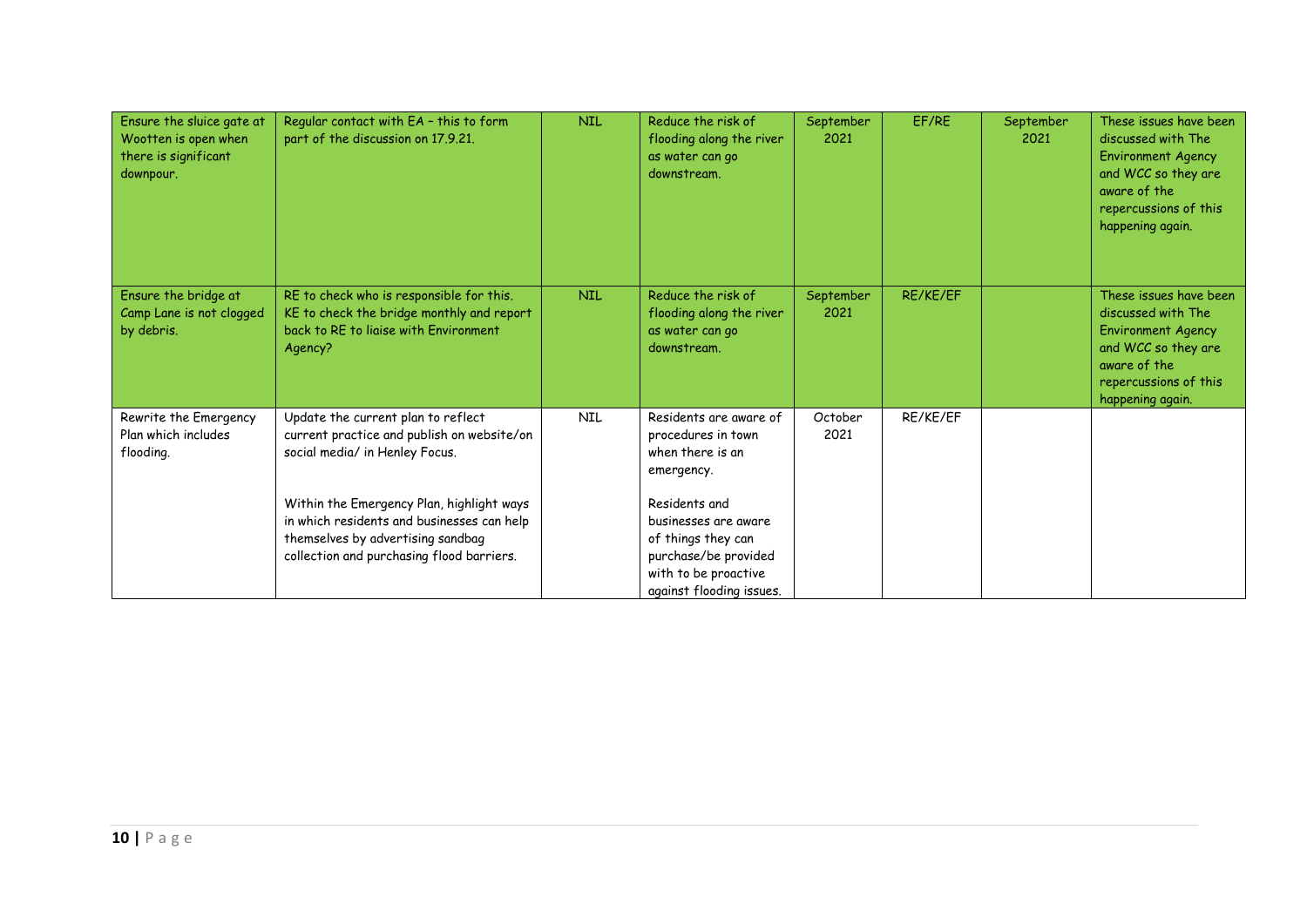| <b>Ensure Emergency</b> | Keep as a standing item on the agenda for  | <b>NIL</b> | Emergency                 | Ongoing | KE |  |
|-------------------------|--------------------------------------------|------------|---------------------------|---------|----|--|
| Management, including   | KE to report on each month.                |            | Management remains a      |         |    |  |
| flooding, remains a     |                                            |            | priority to the JPC and   |         |    |  |
| priority for the JPC.   |                                            |            | residents can see         |         |    |  |
|                         |                                            |            | progress.                 |         |    |  |
|                         | KE to visit new businesses with a copy of  |            | New businesses are        |         |    |  |
|                         | the Emergency Management Plan and to       |            | aware of potential        |         |    |  |
|                         | identify a link between them and the JPC.  |            | flooding issues and can   |         |    |  |
|                         |                                            |            | be proactive in           |         |    |  |
|                         |                                            |            | reducing the possibility  |         |    |  |
|                         |                                            |            | of flooding to their      |         |    |  |
|                         |                                            |            | premises.                 |         |    |  |
|                         | Liaise with landowners along the back of   |            | Water has somewhere       |         |    |  |
|                         | the High Street to see if there are any    |            | to run to which reduces   |         |    |  |
|                         | opportunities for creating run-offs for    |            | the risk of flooding      |         |    |  |
|                         | the water from the river.                  |            | along the river.          |         |    |  |
|                         |                                            |            | Residents see the         |         |    |  |
|                         | Update NDP to reflect the importance of    |            | importance of flood       |         |    |  |
|                         | flooding to the town.                      |            | prevention to the town.   |         |    |  |
|                         |                                            |            |                           |         |    |  |
|                         |                                            |            | Colin has a clear role to |         |    |  |
|                         | KE to liaise with Colin about what support |            | play in Emergency         |         |    |  |
|                         | he can offer around flooding issues, which |            | Management.               |         |    |  |
|                         | can form part of the Emergency Plan.       |            |                           |         |    |  |
|                         |                                            |            |                           |         |    |  |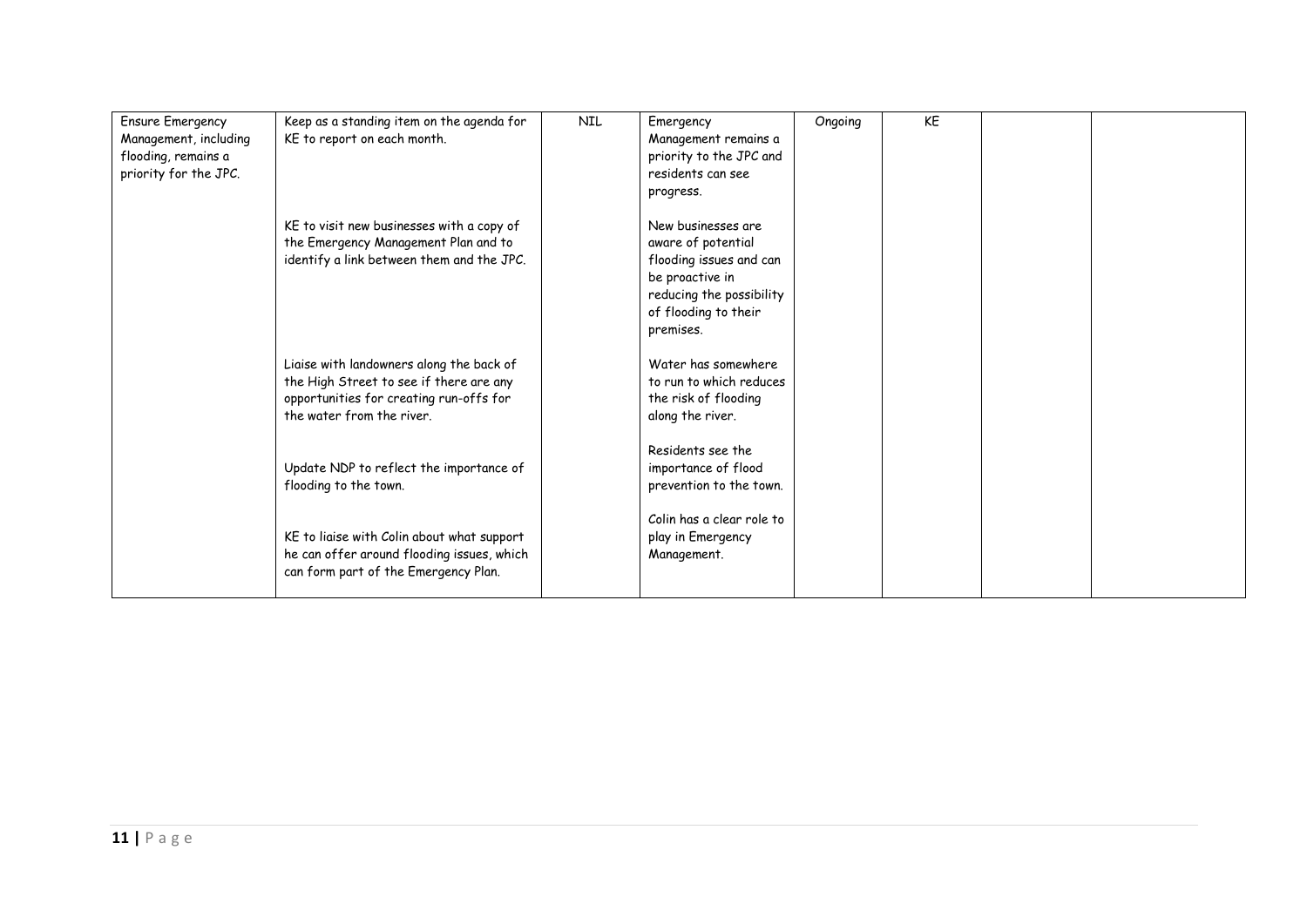### **Green Spaces – Gig and Marijana**

| Action                                                                                                                                                                     | How would this be achieved?                                                                                                                                                                                                | Cost                                           | Impact                                                                                                                                                           | By when                                          | By whom                        | Completed      | Further<br>actions/Comments                                                                                                                               |
|----------------------------------------------------------------------------------------------------------------------------------------------------------------------------|----------------------------------------------------------------------------------------------------------------------------------------------------------------------------------------------------------------------------|------------------------------------------------|------------------------------------------------------------------------------------------------------------------------------------------------------------------|--------------------------------------------------|--------------------------------|----------------|-----------------------------------------------------------------------------------------------------------------------------------------------------------|
| To ensure that trees<br>belonging to the JPC<br>that are felled are<br>replaced.                                                                                           | Replace trees after felling - this may be in<br>the same area or a different area of JPC<br>land.<br>(2 in Jubilee Park have been felled over<br>the last 6 months and 1 which was planted<br>for Jubilee needs replacing) | <b>NIL</b><br>(Through<br>Woodland<br>Trust??) | Felled trees are<br>automatically replaced<br>as this will become JPC<br>Policy.                                                                                 | <b>ASAP</b>                                      | GE/MB                          |                | Ongoing                                                                                                                                                   |
| To take out the<br>Himalayan<br>Balsam/Japanese<br>knotweed along the river.                                                                                               | Work with Payback Team to utilise their<br>skills and labour.                                                                                                                                                              | <b>NIL</b>                                     | The river will be free<br>of further growths of<br>Himalayan<br>Balsam/Japanese<br>knotweed and will not<br>cause damage to<br>properties along the<br>river.    | <b>ASAP</b>                                      | GE/MB to<br>work with<br>Colin |                | Plan with costs being<br>discussed in December<br>meeting.<br>This will be for final<br>approval in February<br>2022 meeting.                             |
| Re-wild an area of<br>Littleworth (North side<br>of the path)<br>Advertise this out on the<br>website and JPC Page so<br>residents are aware of<br>what the JPC are trying | Work with Gemma Suggett to scythe the<br>field.<br>Photos and text to go out on social media<br>and website.                                                                                                               | Gemma's<br>costs<br><b>NIL</b>                 | An area of Littleworth<br>will be re-wilded to<br>encourage wildlife.<br>Residents will see what<br>we are trying to<br>achieve and will support<br>the project. | <b>Begin</b><br>August<br>2021<br>August<br>2021 | GE/MB<br>GE/MB                 | August<br>2021 | The first cut has been<br>completed and<br>advertised on JPC<br>Facebook Page and<br>website and shared to<br>HM - has had a very<br>favourable response. |
| to achieve.                                                                                                                                                                |                                                                                                                                                                                                                            |                                                |                                                                                                                                                                  |                                                  |                                |                | JPC to purchase two<br>scythes to use at the<br>next cut in Autumn<br>2021.                                                                               |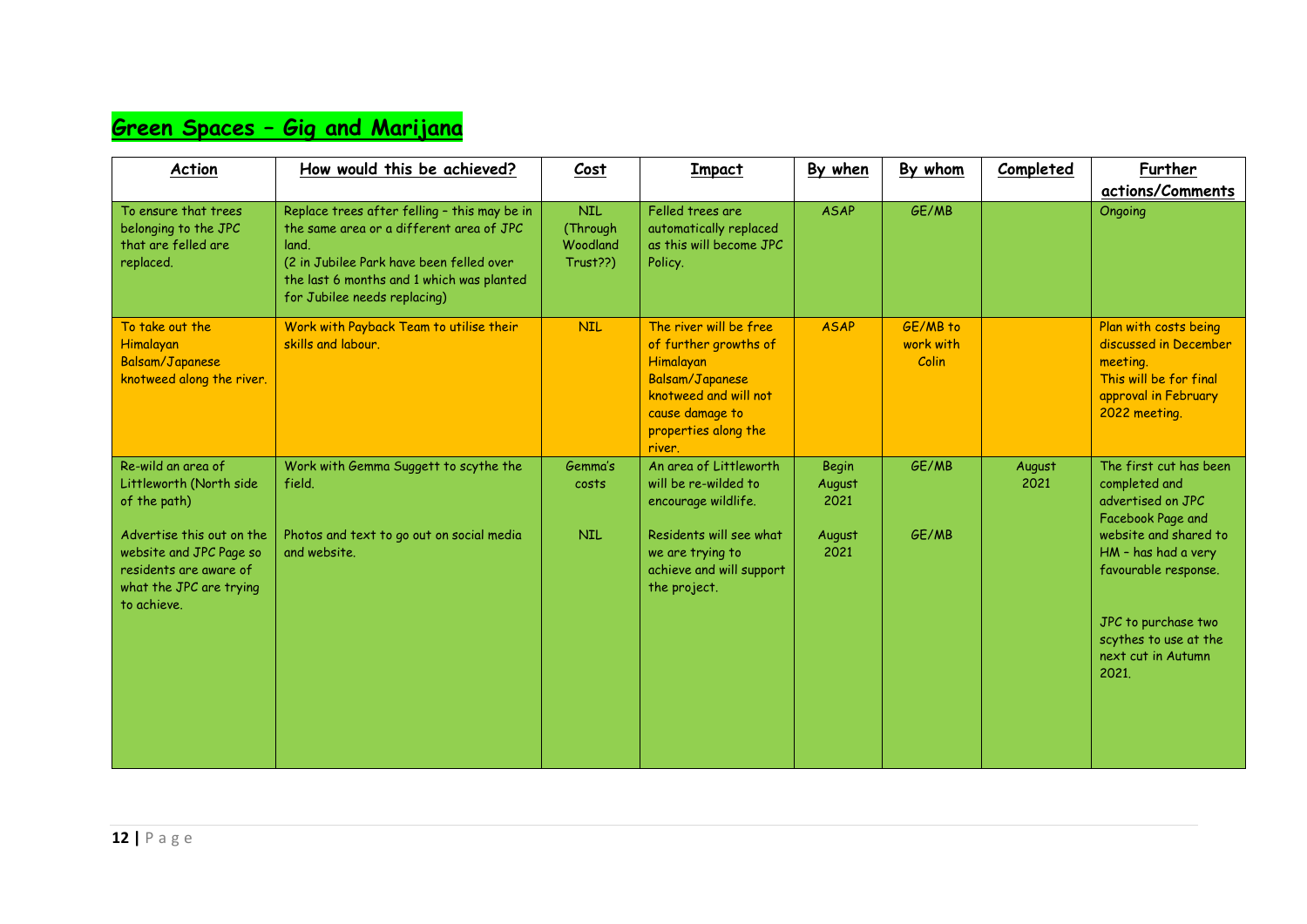| Install a bench on the<br>south side of the path.                                  | Buy a bench and get Colin to install it in<br>the necessary location.                                                                                                                             | Approx £200 | A place will be available<br>to sit in Littleworth. | October<br>2021 | GE/RE/MB    | EF to contact Yew<br>Tree Garden Centre<br>about the 'Happy to<br>chat' bench to see if it<br>can be used at this site<br>if still available - this<br>is no longer available.<br>Quote sought in<br>September 21 - MB to<br>decide on wood and<br>report back in<br>November 2021. |
|------------------------------------------------------------------------------------|---------------------------------------------------------------------------------------------------------------------------------------------------------------------------------------------------|-------------|-----------------------------------------------------|-----------------|-------------|-------------------------------------------------------------------------------------------------------------------------------------------------------------------------------------------------------------------------------------------------------------------------------------|
| Ensure play equipment is<br>maintained and littering<br>is dealt with effectively. | Work with Colin and Komplan to ensure the<br>equipment is maintained including fencing<br>of the parks.<br>Colin to add litter picking of Jubilee Park<br>to his daily duties when he is in town. | <b>NIL</b>  | Park areas will look well<br>maintained.            | Ongoing         | GE/Colin/MB | Henley Rubbish Friends<br>meeting once a month<br>from September 21 so<br>will help with this.<br>Colin to be trained by<br>Komplan so he can be<br>more effective in<br>maintaining play<br>equipment - Date???                                                                    |
| To plant an English<br>species hedge between<br>the Hub and Littleworth            | Purchase and plant the hedge.                                                                                                                                                                     | £100?       | WHY???                                              | WHEN??          | GE/MB       |                                                                                                                                                                                                                                                                                     |

## **Community Payback – Ray**

| Action                                                                                        | How would this be achieved?                                                                                     | <u>Cost</u>          | <b>Impact</b>                                                                                                                        | By when           | By whom | Completed | Further                                                                                                                                                                    |
|-----------------------------------------------------------------------------------------------|-----------------------------------------------------------------------------------------------------------------|----------------------|--------------------------------------------------------------------------------------------------------------------------------------|-------------------|---------|-----------|----------------------------------------------------------------------------------------------------------------------------------------------------------------------------|
|                                                                                               |                                                                                                                 |                      |                                                                                                                                      |                   |         |           | actions/Comments                                                                                                                                                           |
| To put together a<br>schedule of works that<br>can be completed over<br>the next $12$ months. | Look at the jobs that need to be<br>completed and separate into ANNUAL (ie<br>leaves) and PROJECTS (ie Jubilee) | Cost of<br>materials | The Community<br>Payback Team is given<br>direction and have<br>shared expectations<br>and will prove to their<br>managers that they | September<br>2021 | Ray     | Ongoing   | An initial schedule of<br>works has been<br>developed and shared<br>with Colin. This has now<br>been added to following<br>a campaign on Social<br>Media and will continue |